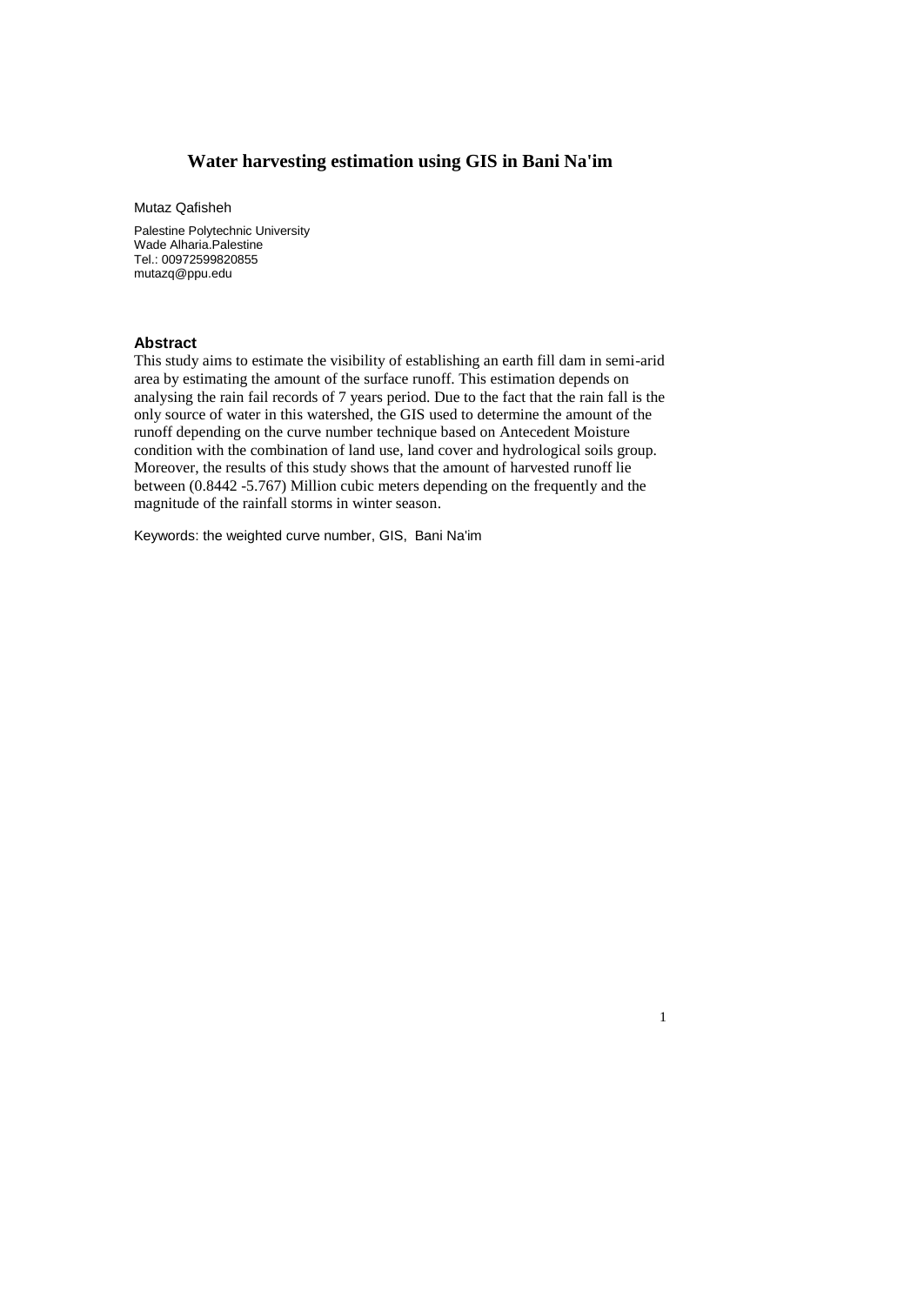### 1 **Introduction**

Fresh water sustains human life and is vital for human health. There is enough fresh water for everyone on Earth. However, due to bad economics or poor infrastructure, millions of people (most of them children) die from diseases associated with inadequate water supply, sanitation and hygiene. According to the united nation, water scarcity affects more than 40 per cent of the global population and is expected to rise. It is estimated that 783 million people do not have access to clean water and over 1.7 billion people are currently living in river basins where water use exceeds recharge.

Access to safe drinking water and adequate sanitation services is vital to human health, but also has other important benefits ranging from the easily identifiable and quantifiable (costs avoided, time saved) to the more intangible (convenience, wellbeing, dignity, privacy and safety)

According to the Israeli information centre for human rights in the occupied Palestinian territories B'Tselem , hundreds of thousands of Palestinians in the West Bank suffer a severe shortage of water for personal consumption, bathing, cleaning, livestock and irrigation. The severe shortage violates basic human rights, including the right to health, decent housing, equality, and the benefit of natural resources. Furthermore, according to the surveying done in 2014, the total water consumption in the West Bank was 102.8 million cubic meters, which gives each person a daily consumption around 79.1 litters per capita per day which is low figures if we comparing it with 340 litter per capita per day in the United States of America and we have 28.6 million cubic meter losses, which results in 27.8 percent of losses due to defective pipes and losses.

## 2 **Methodology**

The soil conservation Services-Curve Number used for the estimation of water runoff from in the watershed area. This method has been developed by U.S Bureau of Agriculture National Conservation Service. There are many advantages for using this method such as, accuracy and simplicity of the required inputs. The following steps are used to get Curve Number map.

## 2.1 **Earth fill dam location**

Earth fill dam location: according to the study and field visits, which are done by the ministry of Agriculture, the suitable place for establishing the dam is located in the following coordinates. This location has been chosen to harvest and to hold the maximum amount of water with little amount of sediments.

| 172912 | 98149.82 |
|--------|----------|

Table (1) Earth Fill Dam coordinate.

 $\mathfrak{D}$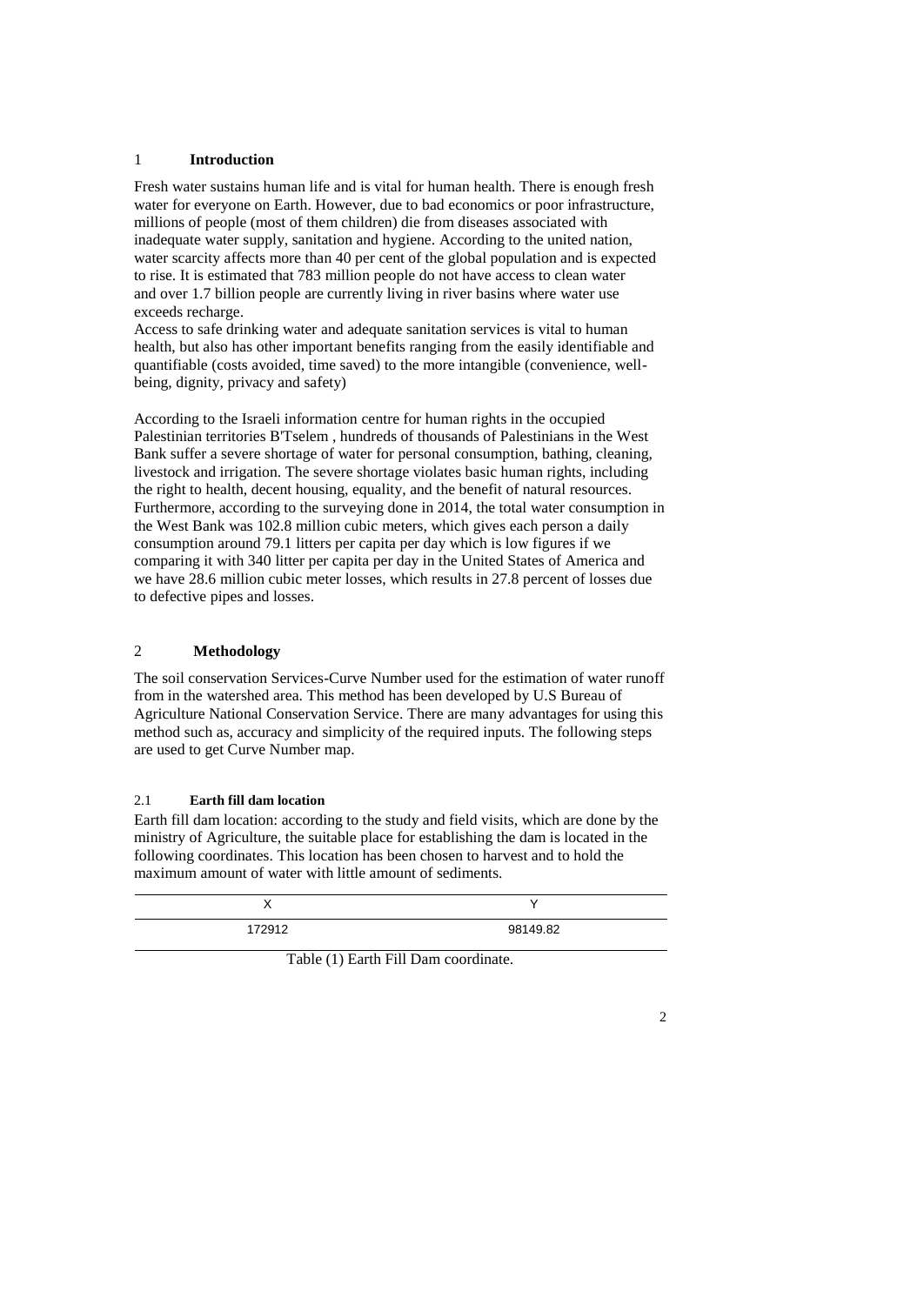### 2.2 **Analysing rainfall records**

Analysing and gathering rainfall data is provided by the ministry of water to three climatological stations from 2004 to 2014. These records were monthly rainfall records.

## 2.3 **Soil analysis**

Soil playing the first major role of controlling the runoff, soil type, depth, granular structure and soil texture. All of them are controlling the infiltration and runoff. The soil map is obtained for the study area by the ministry of Agriculture in Palestine. The Palestine 1923 Grid is the coordinate system for this map

## 2.4 **Landover analysis**

Land cover playing the second major role for controlling the run off. Usually artificial surface runoff rainfall is more than agricultural fields' runoff. The map of land cover is obtained from the applied research institute Jerusalem.

### 2.5 **Hydrological soil groups**

According to the soil type, infiltration rate and runoff the soil divided to four groups. This classification is done according to the United States geological Survey land used and land cover classification system the following table shows the group notation and the main characteristics for each group.

## 2.6 **Antecedent Soil Moisture**

The Antecedent Soil Moisture used to describe the soil status before the rain event, and it is divided into three parts according to soil moisture.

### 2.7 **Curve number calculation**

Soil Conservation Service - Curve Number model: the Estimation of runoff depth is an important component for determining the suitable areas for rainwater harvesting. The runoff depth is used to assess the potential water supply during a runoff event (Melesse et al 2002). Soil Conservation Service and Curve Number modelling was used to estimate the runoff depth in the study area. Remote Sensing was used to derive the land cover map. ArcGIS 10.1 was used to interpolate the rainfall data and digitizing the soil map of the study area. The output of the Soil Conversation Service model has been used to extract the depth of the runoff from the rainfall for water harvesting planning (Gupta 1997). The equation of the Soil Conservation Service model can be expressed as below (Maidment 1993):

$$
Q = \frac{(P - Ia)^2}{(P - Ia) + S}
$$

3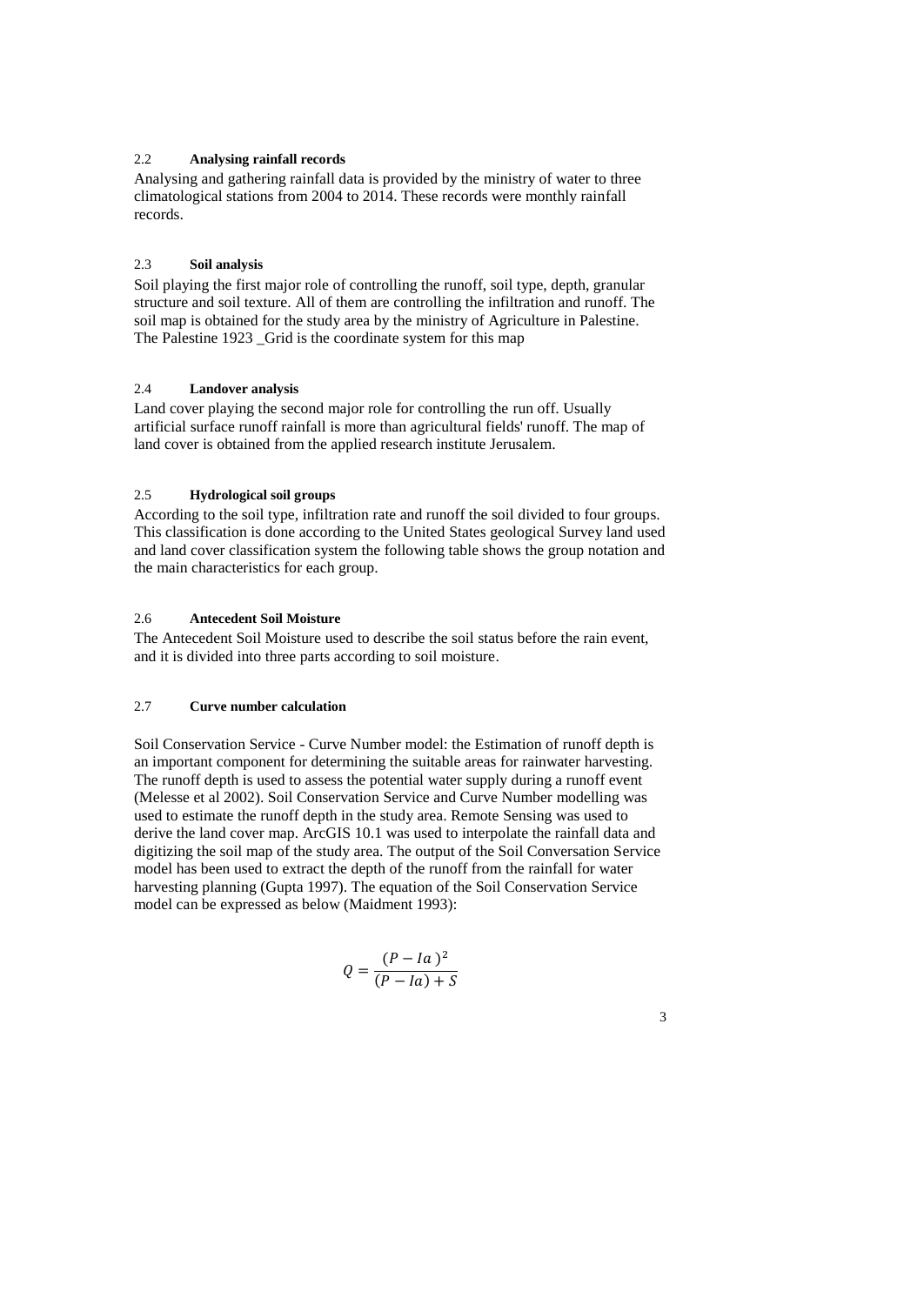#### Where:

- $\bullet$  Q = runoff depth (mm)
- $\bullet$  P = rainfall (mm)
- $\bullet$  S = potential maximum retention after runoff starts (mm)
- $I a = initial abstraction (mm)$

 Initial abstraction includes all losses before runoff starts, infiltration, evaporation and water intercepted by vegetation. (Melesse et al 2002), for small watersheds the value of Ia =  $0.2*S$ ; therefore, the above equation can be simplified to:

$$
Q = \frac{(P - 0.2S)^2}{(P - 0.8S)}
$$

## 3 **Results**

The final calculation for 9 years period showed the watershed can be harvested between 0.84 to 5.7 million cubic meter (Mm3) of water according to the rainfall season and the average amount of water is equal to  $2.8 \text{ Mm}^3$ . the following table shows the amount of rain fall, runoff and the total volume in  $\text{Mm}^3$ .

| Years      | <b>Total Rainfall</b><br><b>Total Runoff</b> | Runoff     | Volume (Mm3)  |             |
|------------|----------------------------------------------|------------|---------------|-------------|
| (mm)       | (mm)                                         | Percentage | Runoff x Area |             |
| 2004/20005 | 469                                          | 95.14      | 20.28         | 3.06554685  |
| 2006/2007  | 421.5                                        | 44.9       | 10.65         | 1.446742207 |
| 2009/2010  | 398                                          | 31.9       | 8             | 1.027863617 |
| 2010/2011  | 242                                          | 26.2       | 10            | 0.844201466 |
| 2011/2012  | 497                                          | 88         | 17.7          | 2.83548584  |
| 2012/2013  | 391                                          | 145.8      | 40.4          | 4.697884494 |
| 2013/2014  | 445                                          | 179        | 40.22         | 5.76763597  |
| Average    | 409.071429                                   | 87.2771429 | 21.03571      | 2.81219435  |

4